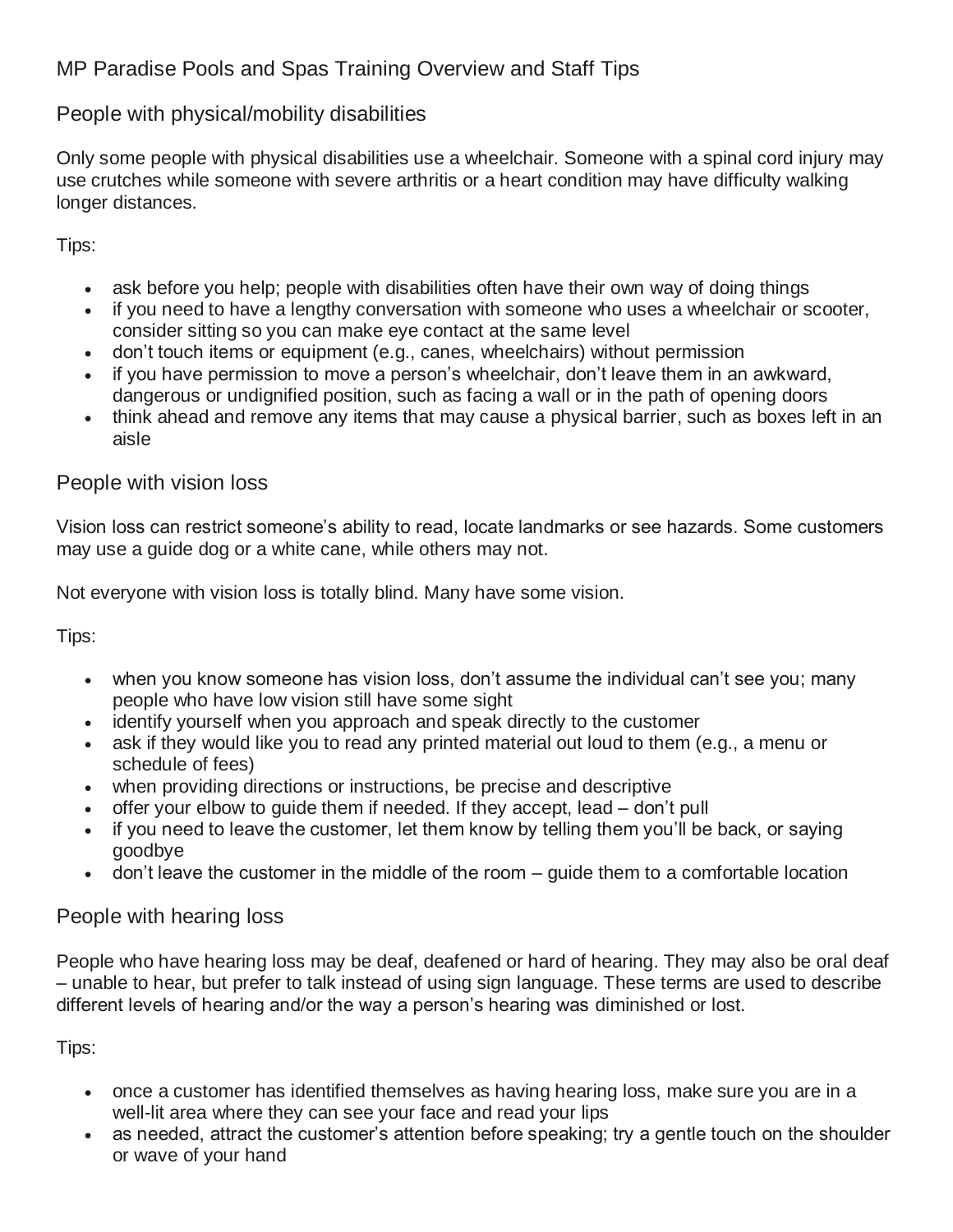- if your customer uses a hearing aid, reduce background noise or if possible, move to a quieter area
- if necessary, ask if another method of communicating would be easier (e.g., using a pen and paper)
- $\bullet$  speak directly to your customer not to their sign language interpreter if they are accompanied by one

### People who are deafblind

A person who is deafblind has some degree of both hearing and vision loss. People who are deafblind are often accompanied by an intervenor, a professional support person who helps with communication.

Tips:

- a customer who is deafblind is likely to explain to you how to communicate with them, perhaps with an assistance card or a note
- speak directly to your customer, not to the intervenor

### People with speech or language disabilities

Cerebral palsy, stroke, hearing loss or other conditions may make it difficult for a person to pronounce words or express themselves. Some people who have severe difficulties may use a communication board or other assistive devices.

Tips:

- don't assume that a person who has difficulty speaking doesn't understand you
- whenever possible, ask questions that can be answered with "yes" or a "no"
- read visible instructions for communication devices, if the person uses one
- be patient; don't interrupt or finish your customer's sentences
- confirm what the person has said by summarizing or repeating don't pretend if you're not sure
- speak directly to the customer and not to their companion or support person

# People who have learning disabilities

The term "learning disabilities" refers to a range of disorders. One example is dyslexia, which affects how a person takes in or retains information. This disability may become apparent when a person has difficulty reading material or understanding the information you are providing.

Tips:

- be patient people with some learning disabilities may take a little longer to process information, to understand and to respond
- try to provide information in a way that works for your customer (e.g. some people with learning disabilities find written words difficult to understand, while others may have problems with numbers and math)
- be willing to rephrase or explain something again in another way

# People who have developmental disabilities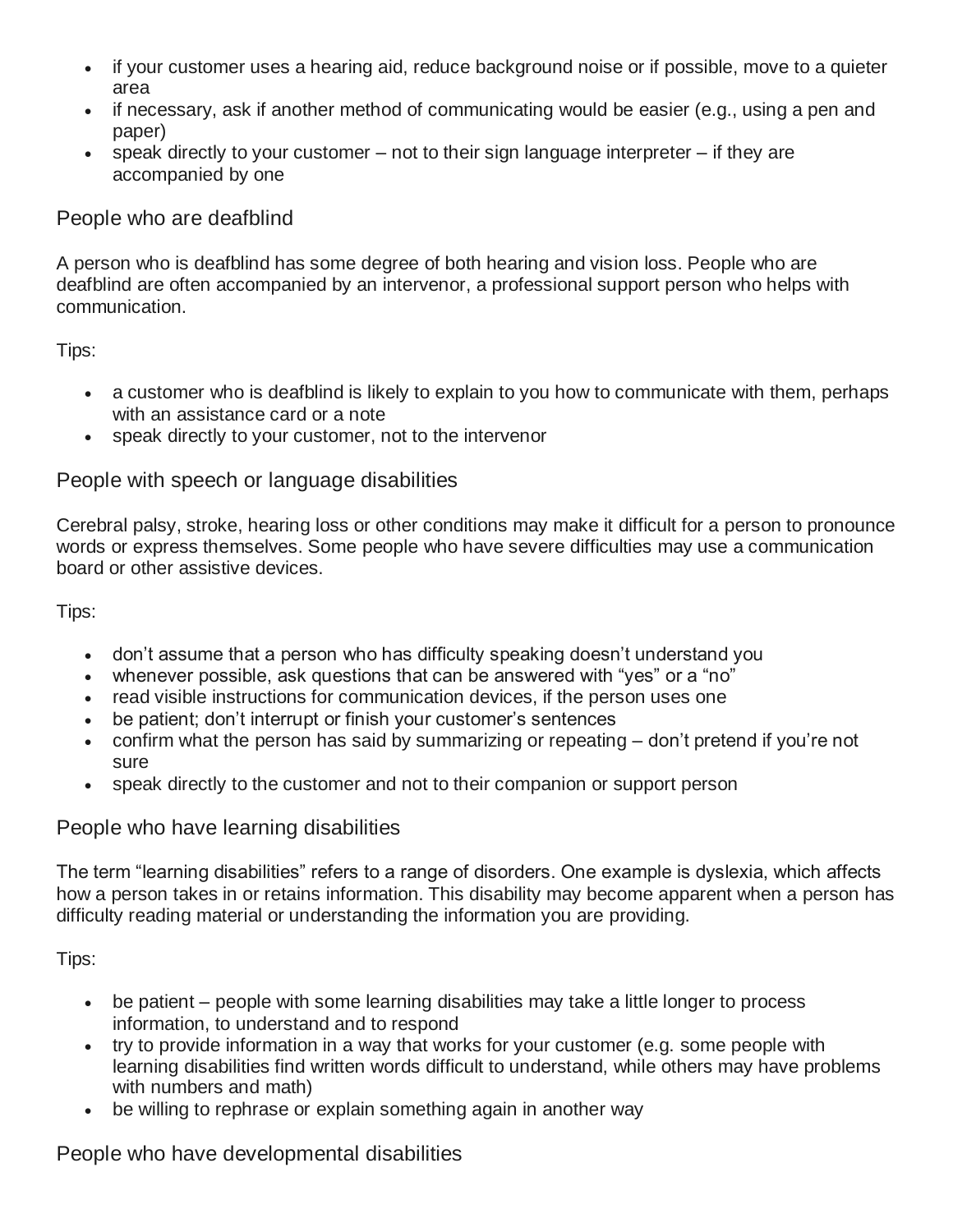Developmental disabilities (e.g. Down syndrome) or intellectual disabilities, can mildly or profoundly limit a person's ability to learn, communicate, do every day physical activities and live independently. You may not know that someone has this disability unless you are told.

Tips:

- don't make assumptions about what a person can or cannot do
- use plain language
- provide one piece of information at a time
- ask the customer if they need help reading your material or completing a form

### People who have mental health disabilities

Mental health disability is a broad term for many disorders that can range in severity. It can affect a person's ability to think clearly, concentrate or remember things. A person with a mental health disability may experience depression or acute mood swings, anxiety due to phobias or panic disorder, or hallucinations.

You may not know someone has a mental health disability unless you are told. Stigma and lack of understanding are major barriers for people with mental health disabilities.

Tips:

- if you sense or know that a customer has a mental health disability, treat them with the same respect and consideration you have for everyone else
- be confident, calm and reassuring
- respect your customer's personal space
- limit distractions that could affect your customer's ability to focus or concentrate loud noise, crowded areas and interruptions could cause stress

# People who use assistive devices

An assistive device is a piece of equipment a person with a disability uses to help them with daily living (e.g., a wheelchair, screen reader, hearing aid, cane or walker, an oxygen tank).

Tips:

- don't touch or handle any assistive device without permission
- don't move assistive devices or equipment (e.g., canes, walkers) out of your customer's reach
- let your customers know about accessible features in the immediate environment that are appropriate to their needs (e.g. public phones with TTY service, accessible washrooms, elevator)

If your organization offers any equipment or devices that can help customers with disabilities access your services, make sure you and your staff know how to use them. It could be helpful to have instruction manuals handy or an instruction sheet posted where the device is located or stored.

Some examples of assistive devices that your organization might offer include:

- mobility device, such as a manual wheelchair or motorized scooter
- lift, which raises or lowers people who use mobility devices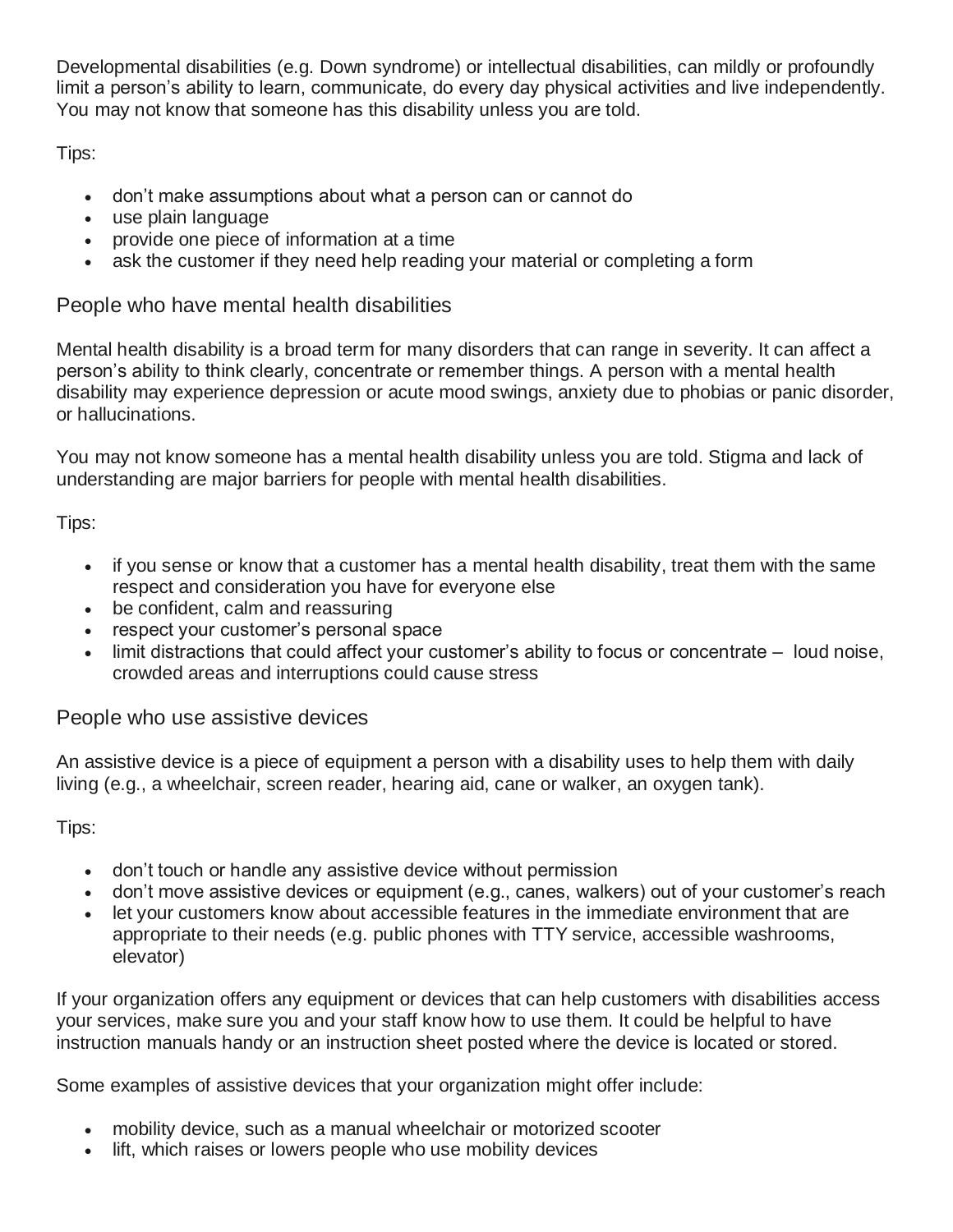- technology that makes it easier for people with disabilities to communicate or access information, such as certain computer software, an amplification system or a TTY phone line
- accessible interactive kiosk, which might offer information or services in braille or through audio headsets

People who use service animals

There are various types of service animals who support people with various types of disabilities. People with vision loss may use a guide dog. Hearing alert animals help people with hearing loss. Other service animals are trained to alert a person to an oncoming seizure or to help people with autism, mental health disabilities, physical disabilities and other disabilities.

The law requires you to allow service animals on the parts of your premises that are open to the public. In cases where another law prohibits a service animal from entering certain areas (e.g. a service animal would not be allowed in the kitchen of a cooking school), provide another way for the person to access your goods, services or facilities.

While service animals may be prohibited from certain areas, service dogs are allowed in areas where food is sold, served or offered for sale. This includes a restaurant's public dining room.

Tips:

- don't touch or distract a service animal, it is not a pet, it is a working animal and has to pay attention at all times
- if you're not sure if the animal is a pet or a service animal, ask your customer
- you can provide water for the service animal if your customer requests it, but the customer is responsible for the care and supervision of the animal
- if the service animal is prohibited by another law, explain why to your customer and discuss other ways to serve them, e.g. leaving the dog in a safe area or serving your customer in another area where the animal is allowed

### People with a support person

A support person may accompany some people with disabilities. A support person can be a paid personal support worker, an intervenor, a volunteer, a family member or a friend. A support person might help your customer with communication, mobility, personal care or with accessing your services.

Welcome support people to your workplace or business. They are permitted in any part of your premises that is open to the public. If your organization is one that charges admission, such as a movie theatre, provide advance notice about what admission fee or fare will be charged for a support person.

Tips:

- if you're not sure which person is the customer, take your lead from the person using or requesting your goods, services or facilities, or simply ask
- speak directly to your customer, not to their support person
- if your organization charges an admission fee or fare, be familiar with its policy on fees or fares for support persons